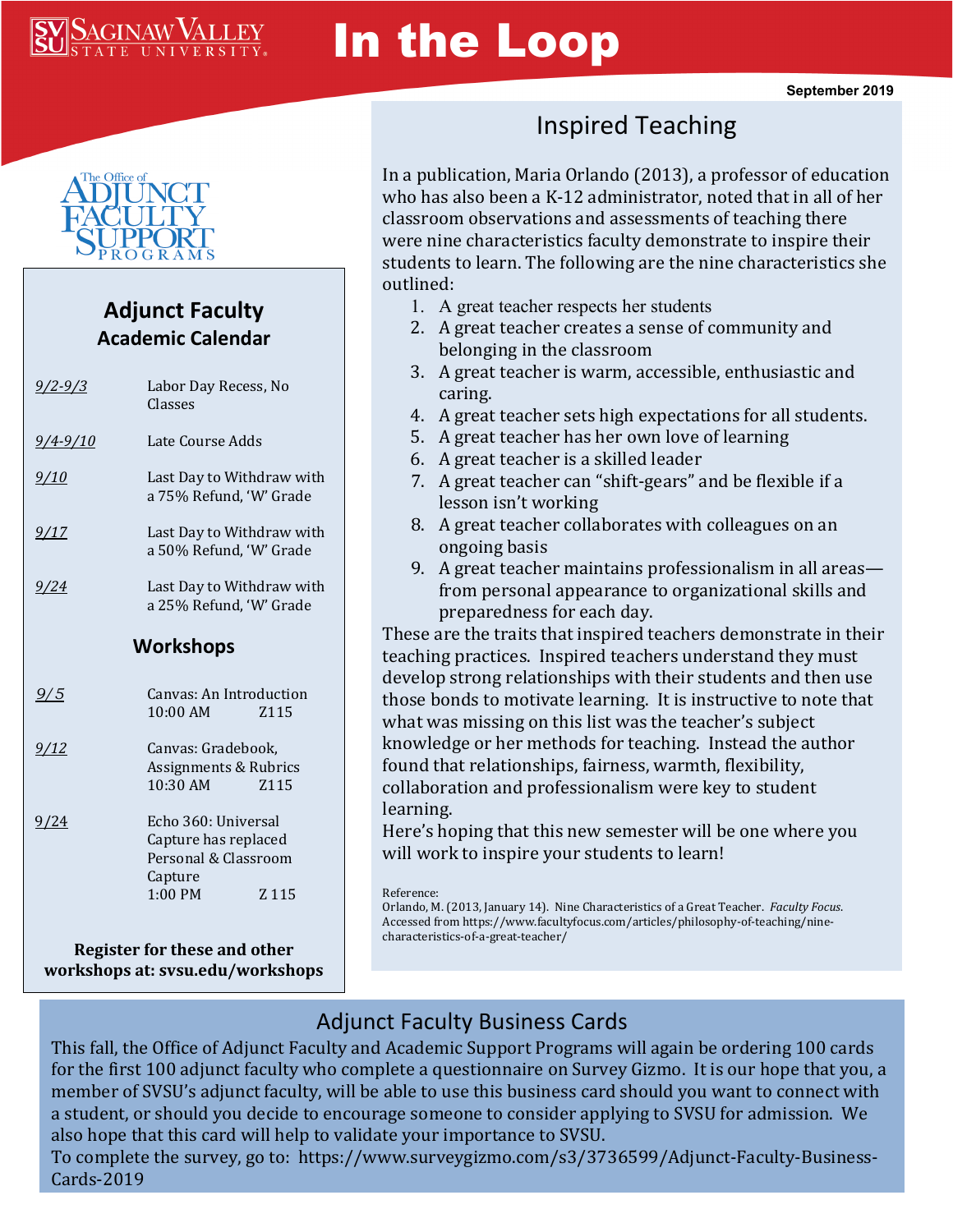## HOW We Copy, Print and Scan

Our Science East office (201) has a Kyocera copier/printer which is activated by a program called PaperCut. The intent for employing PaperCut in offices across campus is to help eliminate paper waste, provide job accounting, and enable secure print release (the printer holds onto your print job until you log in). PaperCut printing/copying can be accessed in four different ways:

| If you choose to log in using your: | You will also need your: |
|-------------------------------------|--------------------------|
| SVSU Username                       | <b>SVSU Password</b>     |
| SVSU Employee ID Number             | PaperCut PIN Number      |
| SVSU ID Card                        | PaperCut PIN Number      |
| PaperCut ID Number                  | PaperCut PIN Number      |

Should you choose to use one of the Kyocera copier/printer anywhere on campus you will need to get access to PaperCut.

- To establish your PIN number or to see you PaperCut ID number, you must first go to *vprint1.svsu.edu* and submit your SVSU username and password.
- To find your PaperCut ID number look under *Summary* there you will see: *Card/ID number.* Click that and it shows your PaperCut ID number.
- If you choose the last three options above, you will need also need to create a PIN number. To do so, look on the left column on the page (*vprint1.svsu.edu*) and select *Change Detail.* There you will be asked to insert a pin number.
- Finally, should you choose to use an SVSU ID card to login to PaperCut, you will need to have a newer one (your ID number shouldn't not begin with zeros ("0").
- If you want our office to do any kind of copy work for you it is suggested that will need to forward your PaperCut PIN Number to us.

For more information on this please go to the portal at my.svsu.edu and look under *Menu-Technology-Print Management*. There you will find links to both a print document and a video on PaperCut. Should you need a new ID card visit Financial Services in Wickes 131A. Should you encounter any problems call IT Support Center at x4225 option 4.

#### Adjunct Faculty Professional Development

One of the missions for the Office of Adjunct Faculty Support Programs is to provide opportunities for Adjunct Faculty to learn more about teaching and learning. This semester, for instance, we are offering three workshops and the New Adjunct Faculty Seminar. However, there are other offices which also offer workshops. These include the Center for Academic Innovation (they offer Teaching Tables and the Teaching and Learning Symposium), Instructional Technology (they offer all kinds of workshops on various technologies), the Library (OER workshops) and Diversity Programs (Cultural Competency). At SVSU, adjunct faculty are paid \$30 for up to five workshops a semester. For day long workshops, adjunct faculty can be paid up to \$100. There are other benefits to participating in these programs, as food is often involved! So, if you are interested you can register at svsu.edu/workshops. To get paid, print the certificate of attendance (also found at the workshop webpage) and bring it to Deb in Science East 201. She will ensure that your compensation is included in your pay.

> The Library has updated the Adjunct Faculty webpage so check it out! http://librarysubjectguides.svsu.edu/adjunct